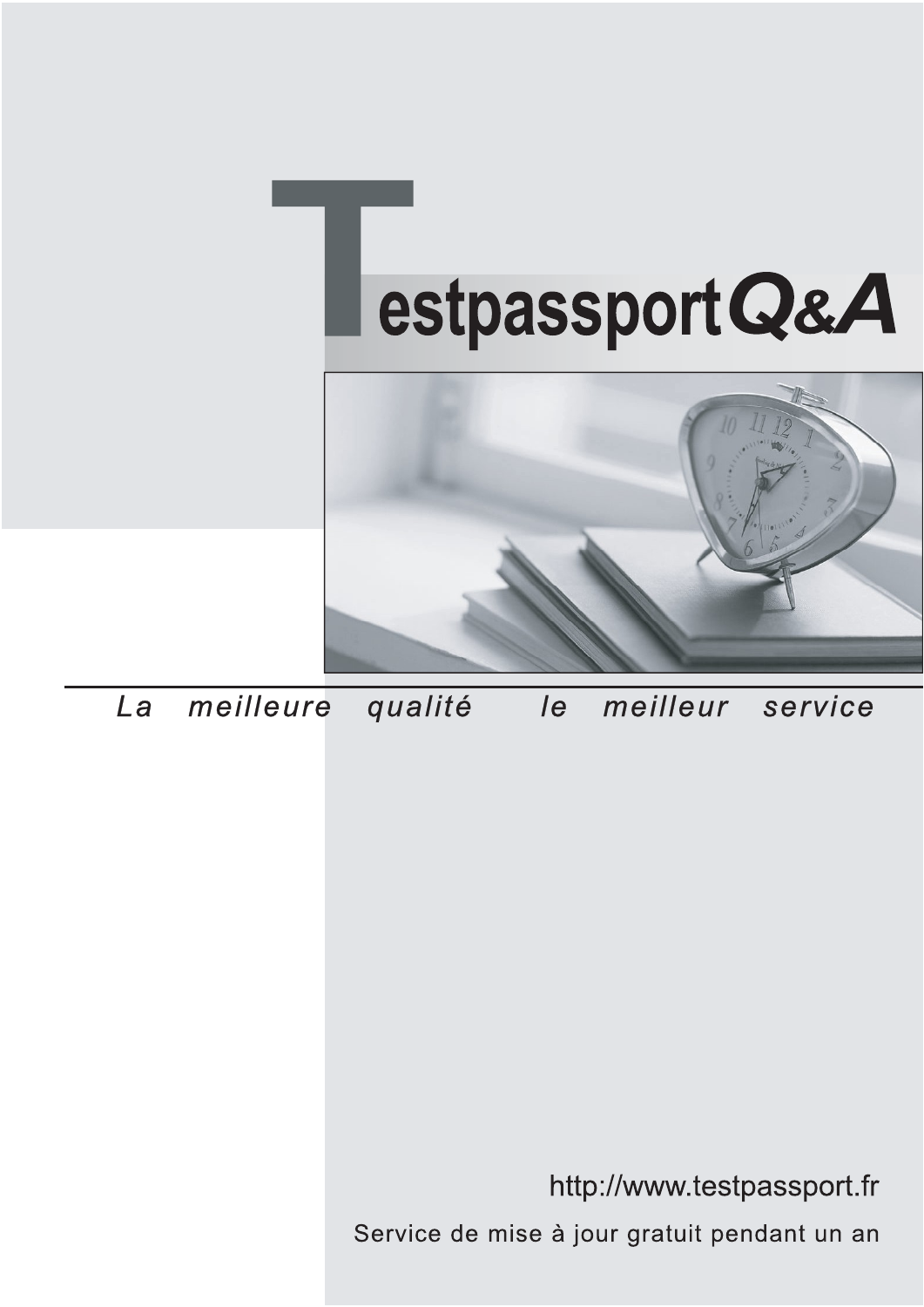## **Exam** : **MB2-228**

# **Title** : Microsoft CRM Extending MS CRM 1.2 with .NET

## **Version** : DEMO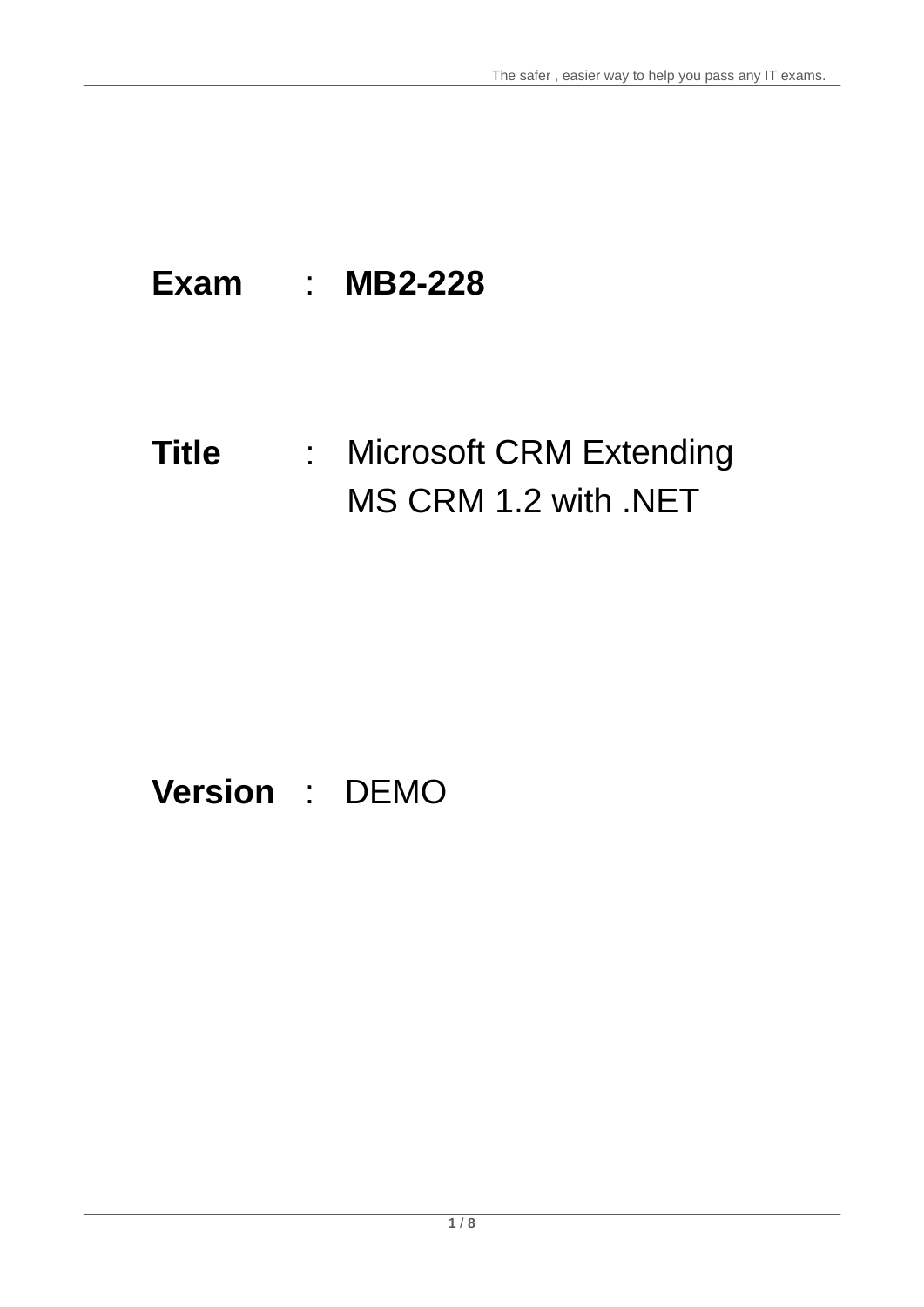1. The Microsoft CRM 1.2 SDK describes categories of customizations as "Fully Upgradable" or "Mostly Upgradable". Which of the following CRM customizations are "Mostly Upgradeable" according to the Microsoft CRM 1.2 SDK?

A. Post-callouts.

- B. Code developed for OnChange events.
- C. Customizations using the MS CRM SDK.
- D. Customizations using Microsoft CRM Tools.

**Answer:** ABC

2. Which of the following record types can have their forms, views and previews customized using the

- System Customizations tool?
- A. Sales Literature
- B. Business Units
- C. Activities
- D. Users

## **Answer:** A

- 3. Which of the following CRM customizations are not supported?
- A. Modifications to any .aspx files in the Microsoft CRM application.
- B. VBScript code developed for the OnChange event.
- C. Direct modifications to the physical schema of the Microsoft CRM databases.
- D. Code that inherits from ServicedComponent and implements the ICRMCallout interface.

## **Answer:** ABC

- 4. Which of the following field types support client side events?
- A. Textbox
- B. Picklist
- C. DateTime
- D. Lookup
- **Answer:** B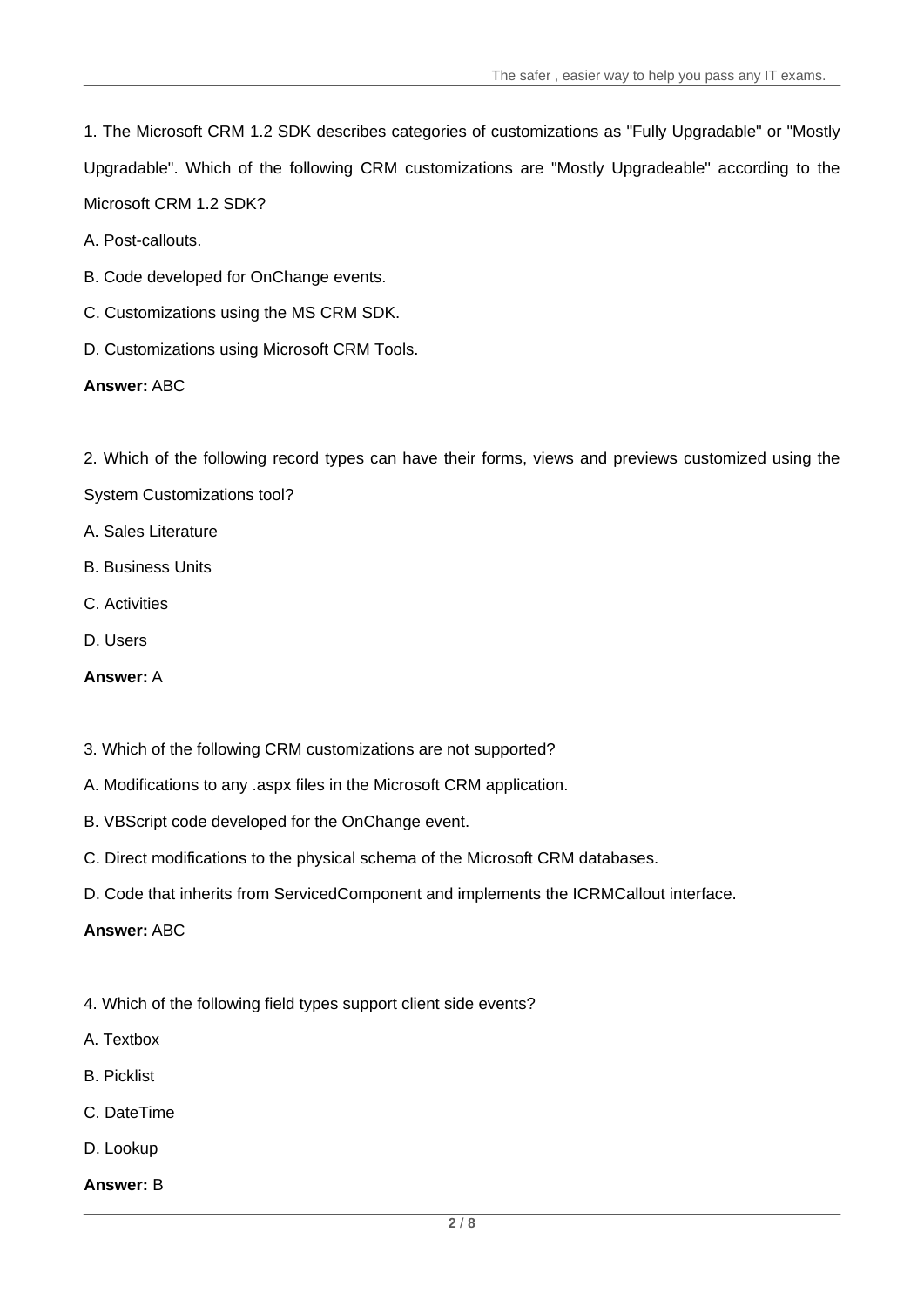5. Using the application integration capabilities of Microsoft CRM, Bob adds a new side tab in the Microsoft CRM Account details form. This side tab will display an internal web site which includes sensitive financial information about the Account. Which of the following conditions describe the requirements for a user to see the new tab in the account details page?

A. User must be granted rights to view custom side tabs.

B. The ValidForView attribute must be set to "0".

C. The user must be the owner of this account.

D. The user must have CRM\_READ\_ACCESS rights for this Account.

## **Answer:** D

6. You have customized the Account form using the system customization tools and have saved those customizations. Which of the following represent the steps that must be taken to display those changes to users and ensure that they will function as expected?

A. You must publish customizations using Customization Transport Manager

B. You must publish customizations using Schema Manager You must reset IIS

C. You must publish customizations using Customization Transport Manager You must reset IIS

D. You must export customizations using Customization Transport Manager You must reset IIS

## **Answer:** C

7. What are some of the ways that you can process the data sent through a Post URL action?

A. Create an ASP.NET page to process the HTTP POST data.

B. Create an MSMQ server that can process HTTP POST data.

C. Create an ASP.NET web service that can be called via HTTP POST.

D. Create an ASP.NET page to process the HTTP POST data and return processing results back to the Microsoft CRM Workflow Process invoking the Post action.

## **Answer:** AC

8. You want to use Workflow to initiate a bidirectional integration of Account data between Microsoft CRM and another application. You are using Workflow rather than a post-callout because the Customer wants to be able to modify the criteria for the integration using workflow. Users do not have permissions to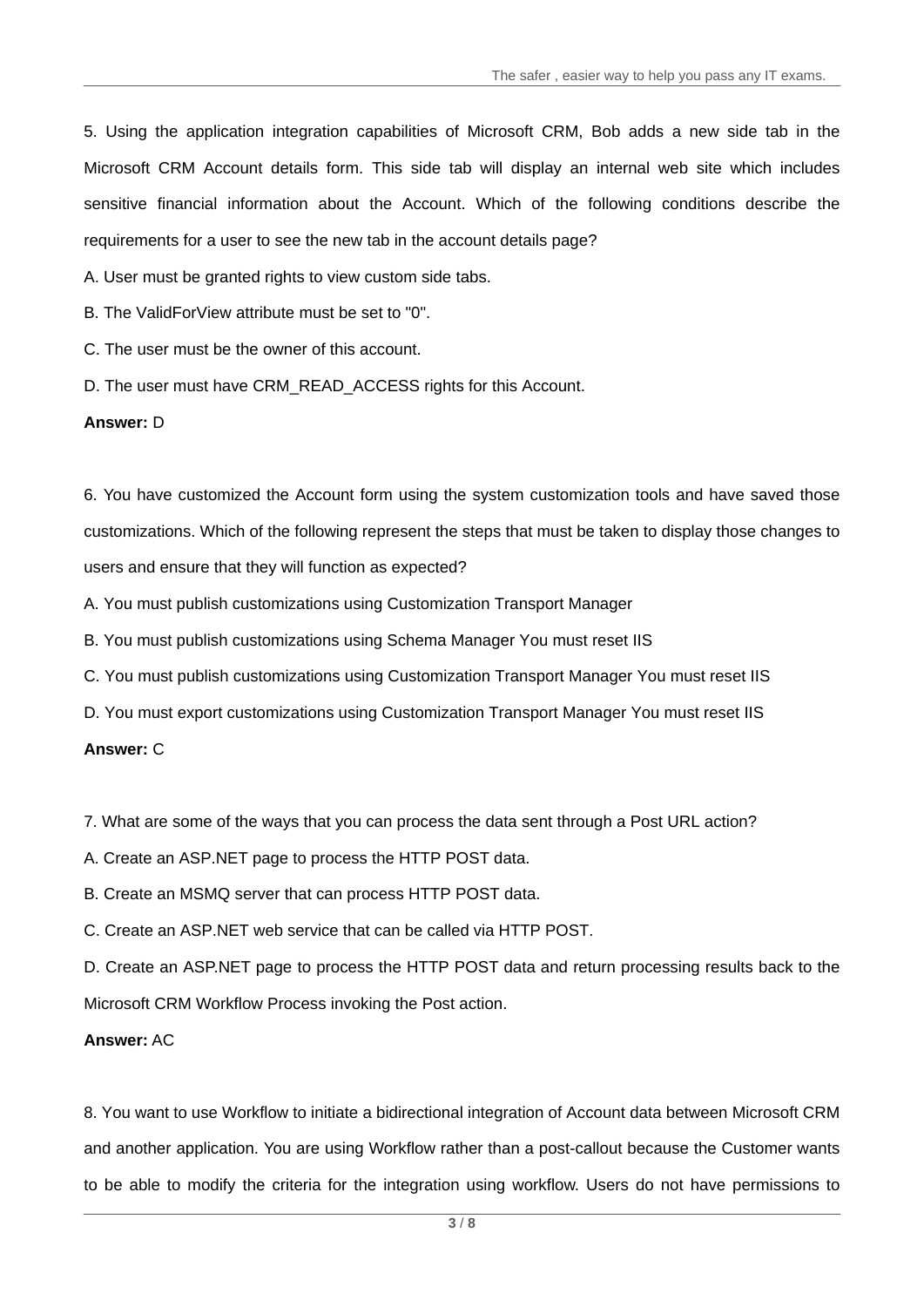delete accounts. Which of the following approaches can be expected to best achieve this result?

A. 1. Create a workflow on the Create event. 2. Create a workflow on the Status Change event when the Account is de-activated. 3. Use the Post-Url action in both workflows to send data to the other application. 4. Configure the other application to return updated information to Microsoft CRM using the CRMAccount.Update()method. 5. Configre the other application to call the CRMAccount.Deactivate()method if the account is deleted.

B. 1. Create a workflow on the Create, Update and Delete events. 2. Use the Post-Url action from these events to send data to the other application. 3. Configure the other application to return updated information to Microsoft CRM using the CRMAccount. Update() method 4. Configure the other application to call the CRMAccount.Delete() method if the account is deleted.

C. 1. Create a workflow on the Create and State Changed event 2. Create a manual workflow 3. Use the Post-Url action for these workflows to send data to the other application 4. Configure a post-callout to call the manual event when the Account is updated. 5 Configure the other application to return updated information to Microsoft CRM using the CRMAccount.Update() or CRMAccount.Deactivate() method.

D. 1. Create a workflow on the create, update, and deactivate event 2. Use the Post-Url action to send and receive data to the other application 3. Configure the other application return updated information to Microsoft CRM using the CRMAccount.Update()method.

#### **Answer:** C

9. Which of the following approaches is possible using the extension mechanisms for implementing custom platform-based business logic for Microsoft CRM 1.2?

A. Execute code after the creation of an account.

- B. Execute code when an account is opened for view.
- C. Execute code between the user's save and the creation of an account.

D. Execute code before the deletion of an account.

#### **Answer:** A

10. Which of the following descriptions is true for the CRMIncident.RetrieveByObject() method?

A. This method is used to retrieve the users that the Incident is assigned to.

B. This method is used to retrieve all the incidents (cases) associated with an account or contact.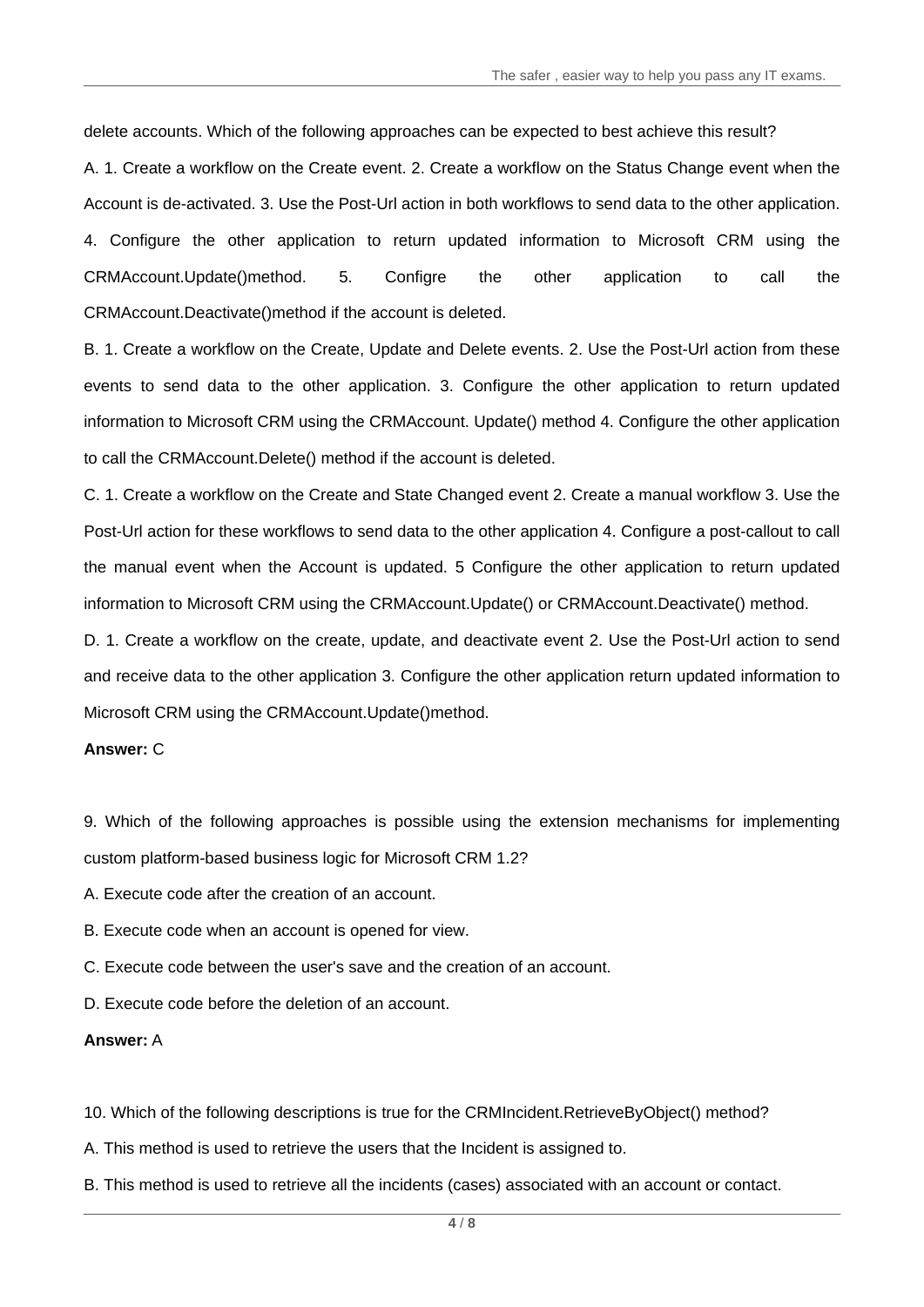C. This method is used to retrieve objects associated with incidents.

D. This method is used to retrieve the details of an incident specified by the incident id set in the Microsoft.Crm.Platform.Proxy.CObjectName object passed in the parameters.

## **Answer:** B

11. Which of the following statements are true about both the ColumnSet XML schema and the Fetch XML schema? All the control of the control of the control of the control of the control of the control of the control of the control of the control of the control of the control of the control of the control of the control of

A. Both schemas allow joining of objects.

B. Both schemas allow filtering of objects.

C. Both schemas are able to retrieve the same columns.

D. Both schemas allow order by.

**Answer:** BCD

12. When creating a new activity for an Account, which of the following columns in the activity class schema is used to set the "Regarding" attribute of the activity to a specified account?

A. Set ownerid, ownertype to the associated account.

B. Set objectid to the associated account and set objecttype to Microsoft.Crm.Platform.Types.otAccount.

C. Set owningbusinessunit to an array of objecttype structs which includes the associated account id and objecttype of Microsoft.Crm.Platform.Types.otAccount.

D. Use the CRMActivity.Update method to specify the activityPartyXml to set the associated account details. The contract of the contract of the contract of the contract of the contract of the contract of the contract of the contract of the contract of the contract of the contract of the contract of the contract of the c

## **Answer:** B

13. Which of the following is an account retrieval method that can be used to retrieve all accounts owned

by a specific CRM user?

A. CRMAccount.RetrieveByPrincipal(Caller, Principal,ColumnSetXML)

B. CRMAccount.RetrieveByOwner(Caller, OwnerId, ColumnSetXML)

C. CRMAccount.RetrieveByUser(UserId, ColumnSetXML)

D. CRMAccount.RetrieveByCRMUser(Caller, UserId, ColumnSetXML)

## **Answer:** A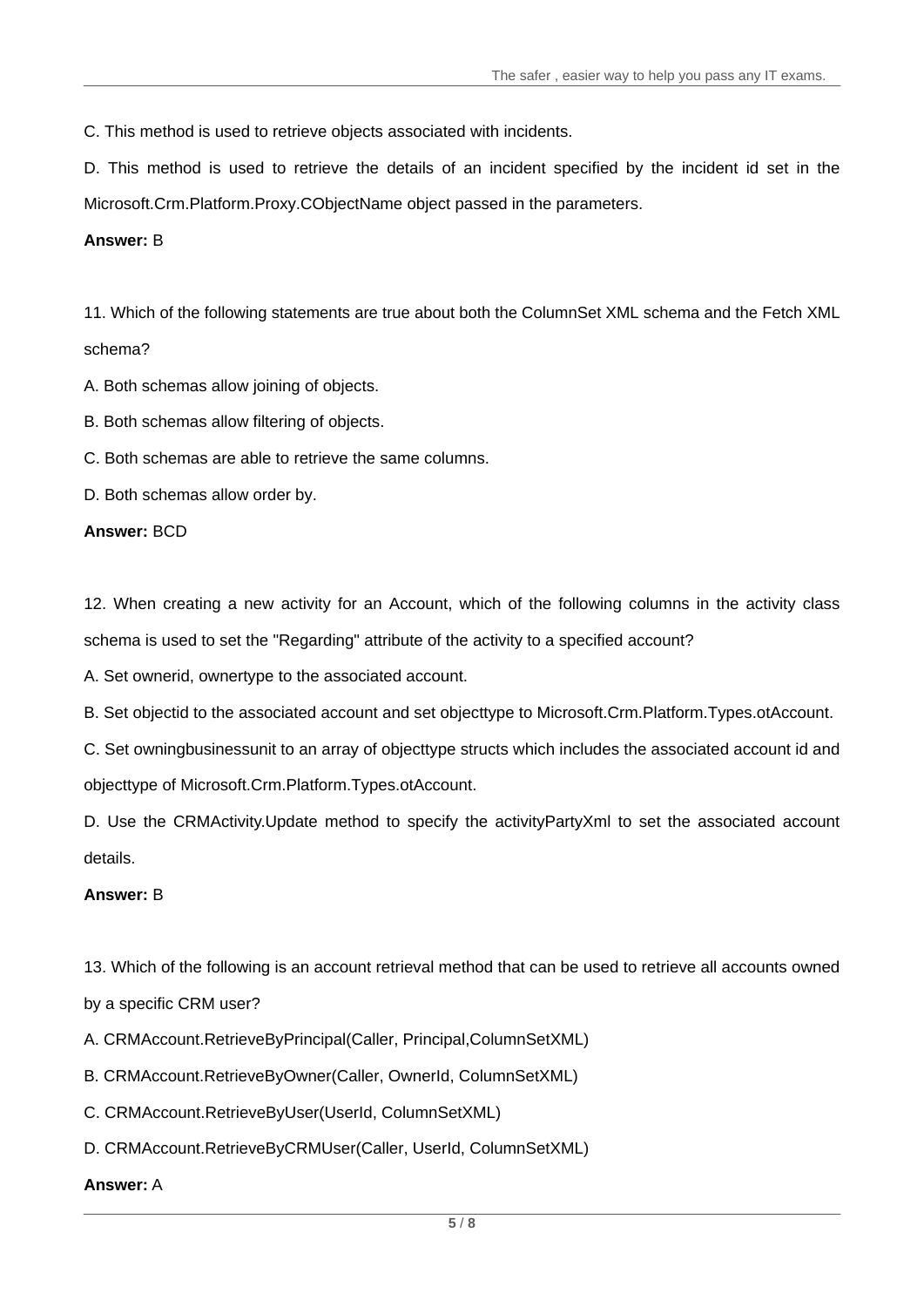14. Which is the best assembly containing the value types used to build XML strings for the methods found in the Microsoft.Crm.Platform.Proxy assembly?

A. Microsoft.Crm.Platform.Flags

B. Microsoft.Crm.Platform.Types

- C. Microsoft.CRM.Proxy.Types
- D. Microsoft.Crm.Platform.Proxy.Types

## **Answer:** B

15. Bob is developing a public web site to capture demographic information from internet users. He wants to create a new lead in the Microsoft CRM system for every user submission.

In order to achieve this, he creates a web application that captures the user's information.

The following steps represent some general approaches to provide a security context for the web application to operate under. Which of the following represent the best general approach?

A. - Instantiate the CredentialCache. - Instantiate the NetworkCredential Object and set particular credentials. - Add a value to the CredentialCache. - Assign the value to the BizUser Object. - Call Create methods on the lead Object using the BizUserObject.

B. - Instantiate NetworkCredential Object. - Assign BizUser credentials to the DefaultCredentials property of the NetworkCredential object. - Call Create methods on the lead object using the BizUser credentials.

C. - Add the Internet Anonymous user to the Microsoft CRM System Administrator role. - Instantiate the NetworkCredential Object and use DefaultCredentials as this will be populated by the website anonymous user account credentials. - Assign the value to the BixUser.

D. - Create an "Integration User" that belongs to the Administrator role, and change web site security to run in Kerberos mode under the Integration User credentials.

## **Answer:** A

16. You have an array of accountid values. Which of the following techniques is the best way to return a list of specific accounts?

A. Convert the array into a Fetch XML string representing the query. Then use CRMQuery.ExecuteQuery(Caller, QueryXML)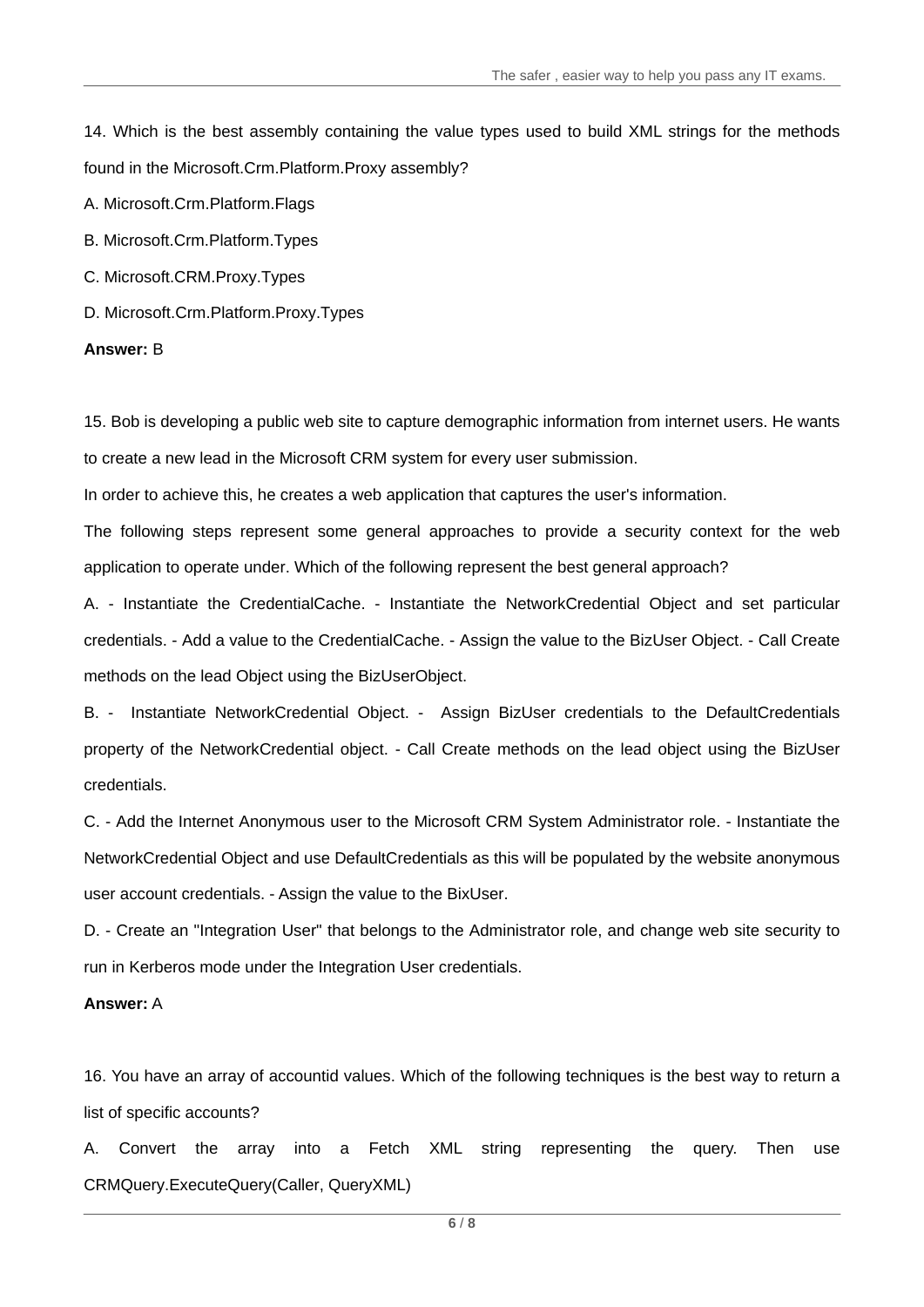B. CRMAccount.Retrieve(Caller, Ids, ColumnSetXML) method where the array of accountid values is passed as the Ids parameter.

C. CRMAccount.BulkRetrieve(Caller, Ids, ColumnSet) method where the array of accountid values is passed as the Ids parameter.

D. CRMAccount.RetrieveAll(Caller, Ids, ColumnSetXML) method where the array of accountid values is passed as the Ids parameter.

#### **Answer:** C

17. Which of the following approaches is used to upload an attachment to a note?

A. Use the CRMNotesManager.Attach() method to specify the path of the attachment.

B. Use a html page to capture the attachment details and submit to the MSCRMSERVICES/NoteUpload.srf page on the Microsoft CRM Server.

C. Include the attachment path "<attachmenturl>?in the notesManagerXml definition xml string used during the create or update of the note.

D. Use the CRMNotesManager.Append() method to specify the path of the attachment.

#### **Answer:** B

18. Which of the following statements describe the difference between Privileges and Access Rights?

A. Privileges are assigned to specific users whereas Access Rights are assigned to Record Types such as Accounts or Leads.

B. Privileges are associated with object types (e.g.Accounts) whereas Access Rights are associated with specific object instances (e.g.Account 1).

C. Privileges can be associated with a specific user whereas Access Rights are only associated with specific objects for all users.

D. Privileges and Access Rights refer to exactly the same set of security concepts.

#### **Answer:** B

19. Which of the following responses (if any) would be the faster method to retrieve records? Retrieve methods or ExecuteQuery Why?

A. ExecuteQuery will be faster since the query is already built into the object and can be translated into